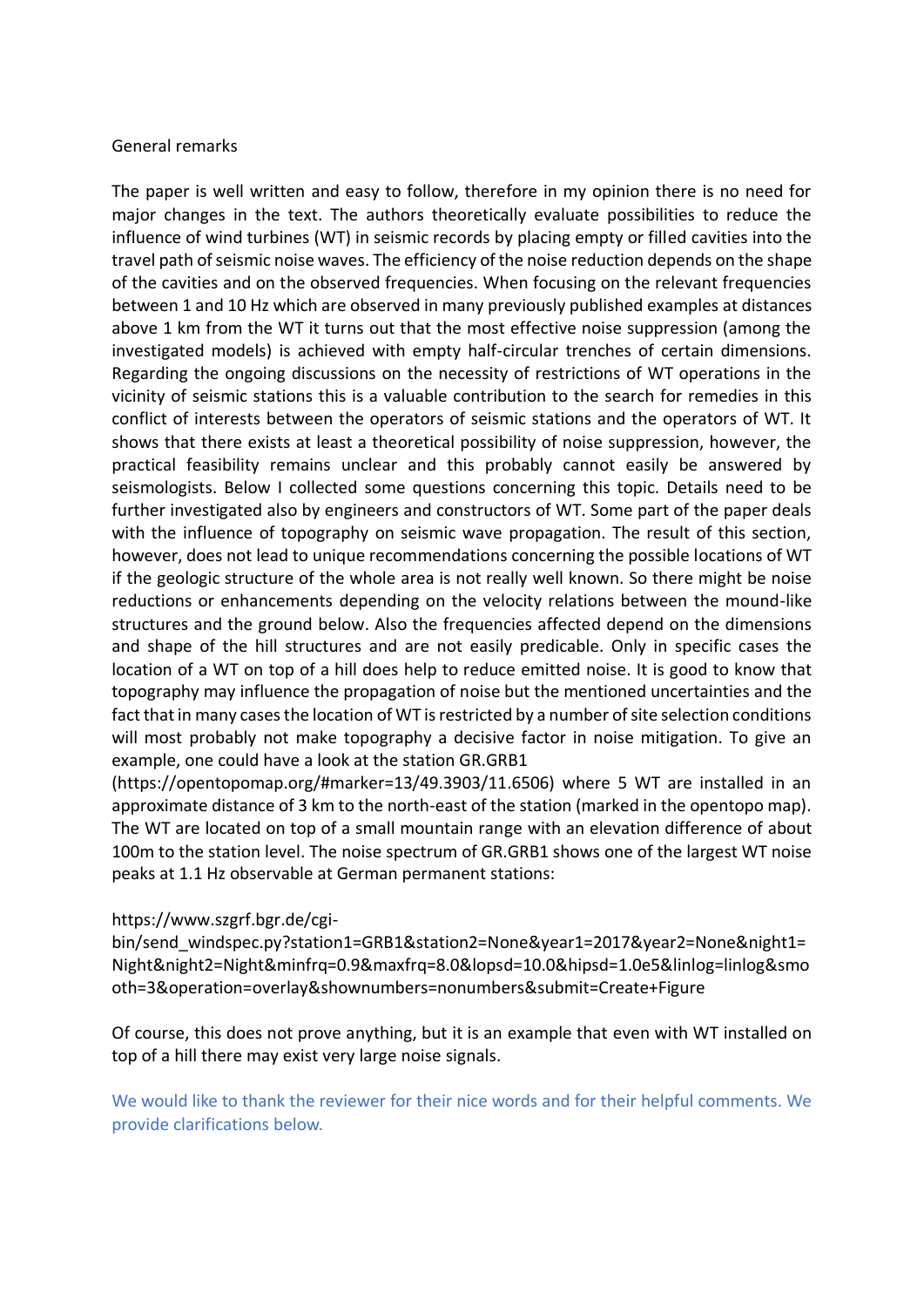## Specific comments/questions

What is the radius of the half-circle trenches? This is nowhere explicitly mentioned. The reader just can guess from the "distance of the WT from the trench" that it is 10m.

R: The radius is 10m. We locate the WT inside the circular trench in order to avoid lateral noise being propagated. We have added this to the manuscript.

---> As far as I know the concrete foundation of a WT can have dimensions (diameter) in the order of 20m. That means that the trench is right at the border of the foundation (if not within). I guess this cannot be realized as it affects the stability of the WT and therefore, I see problems to install circular trenches in proposed dimensions. What radius would be necessary in practice instead? The trench should be significantly decoupled from the foundation otherwise there will be no mitigation effect.

R: The main motivation of our simulations was not to design of circular trenches with proper dimensions to be installed in the field, but to show that the idea works and seismic noise can be attenuated. Our simulations show that the seismic noise can be attenuated when installing an empty trench at the border of the WT. Our WT in the simulations has no foundation.

To answer the question of what radius will be necessary instead, we would have to run simulations including foundations and a number of circular or half-circular trenches, which is beyond the scope of this study. Our aim was to show that the trenches work in reducing the seismic wavefield. Geology and topography may also play a role.

---> I understand that using a point source makes things easier and when looking from large distances principal effects may be well described by such a simplification. However, the foundation of a WT plays a major role in the generation of seismic waves by its movement as a whole in different directions. If the source dimension and the dimension of the wave blocking cavity around it are in the same order, how much can we rely on the results using a point source approximation?

R: We are not trying to design the realistic dimensions of the half circular trench; however, the reviewer raises an interesting question about the dimension of the foundation of the WT with respect to the empty trench. This should be investigated in future simulations, including realistic setups. However, some preliminary tests show that if the trench is located further away from the sources (i.e. 5 point sources spread over the width of the foundation region), the difference is that the trench needs to be deeper but it still reduces the signal. Unfortunately, running more simulations is not possible in the short revision time but several months would be needed to properly investigate these effects.

---> Can you descriptively quantify the mitigation effect somehow? For example, how many more WT with trenches could be installed in comparison to one without to have the same effect at the station? Or how closer a WT with trench could be situated to a station compared to one without?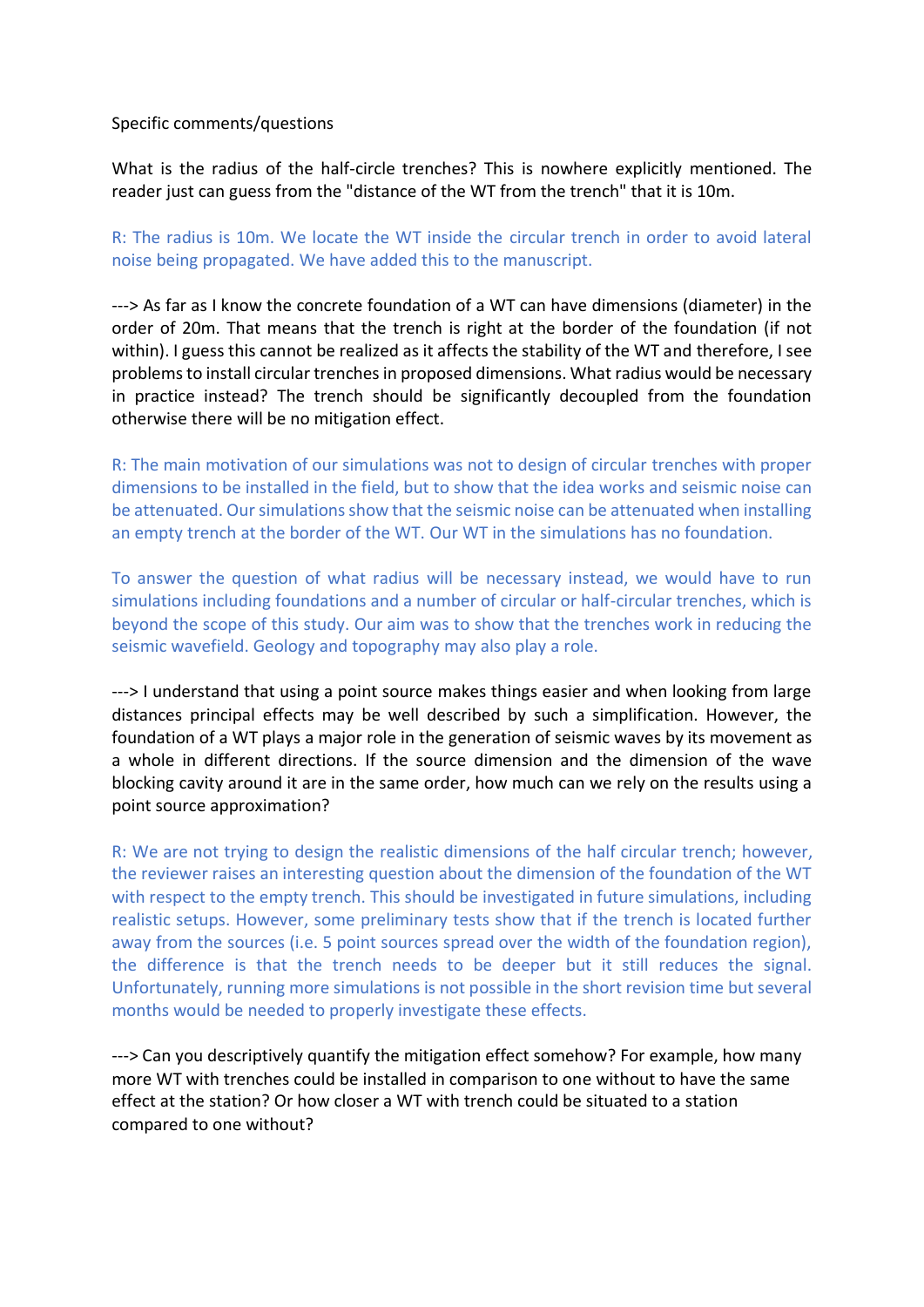R: These are questions that we believe cannot be answered easily. They depend on too many variables like topography, geological materials and structures located between the WT and seismic stations, etc. In the hypothetical case that we are able to predict these kinds of effects for one specific case scenario, they likely cannot be generalized. In future work we will consider testing different scenarios.

---> Since water in the trenches seems to foil the mitigation effect, the trenches need to be properly protected against intrusion of water (from below and above). On the other hand the two walls of the trench should be decoupled from each other as much as possible to prevent vibrating of the trench stabilizing construction as a whole. This seems to be a quite challenging task for the constructors of such an installation.

R: Yes indeed, the efficient decoupling of the wall is a problem to solve. This can be done, for example, using springs or high attenuative materials. In fact, this idea directly leads to the concept of auxetic metamaterials placed between the walls. One could, for example, design inside the walls certain auxetic metamaterials with well known (predicted) properties that will trap seismic waves in certain frequency range. This will stabilize the walls and trap the energy, but of course, it needs further studies also in the field of engineering.

---> I could imagine that readers would be interested in the computing costs of your simulations. It is of course strongly dependent on the hardware, but giving an idea on the computing times would be helpful.

R: We run each numerical simulation on 10 cores with 720 processors in total. The total simulation time is about 2 hours. WE added this to the text.

---> Technical corrections (giving line numbers):

25: affected range 1-10Hz, correct for distances above 1km or so. At smaller distances higher frequencies will be observed.

40: tress -> trees

45: larges -> larger

48 \*have\* shown

114: comma missing

116: "placed 10m in front of the trench": is this the center of the (half-)circle?

152: "as in the first scenario" -> "as in the scenario with cross shaped holes"

196: reduces -> reduce

204: efficient\*ly\*